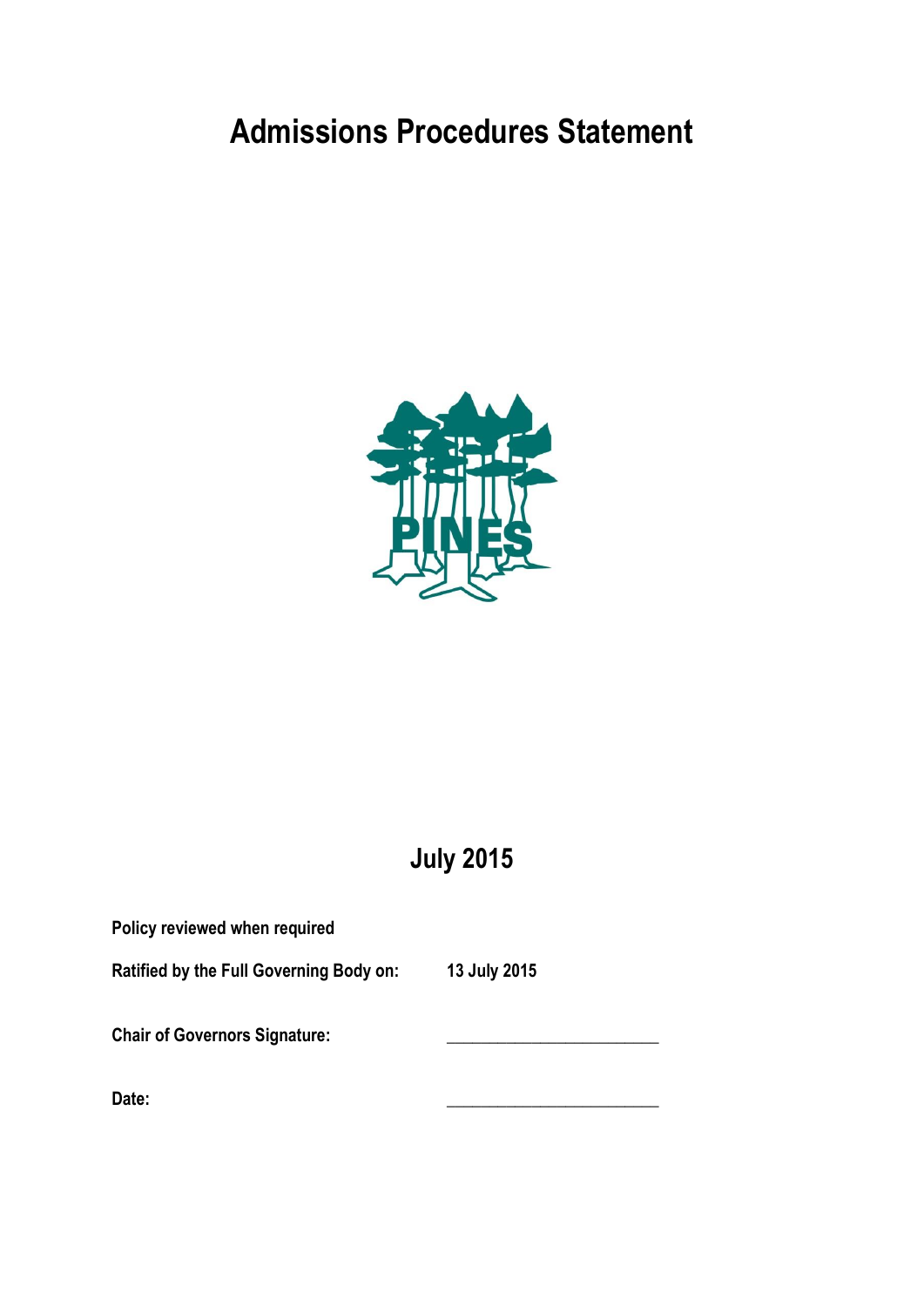## **Introduction**

The Governing Body of The Pines School admit children who have either a communication delay or disorder or an autism spectrum diagnosis as their main presenting need, in accordance with the designation of the school. The majority of our pupils currently have a diagnosis of Autism Spectrum Condition, and all have a statement of special educational needs or Education, Health and Care Plan (EHCP), which identifies autism or communication/interaction as their primary need. Some pupils may have other individual identified needs and learning difficulties in addition to their primary need, but these will have been assessed as capable of being managed appropriately within our school setting.

The Governing Body recognises that children who have additional medical conditions such as epilepsy or sickle cell anaemia have the same rights of admission as other pupils, and aims to support them in having access to as broad a curriculum as possible. In order to ensure this, designated members of staff are trained in procedures for their care and management. The design of the building at The Pines School is such that wheelchair access is readily available.

## Referral

All requests for the admission of pupils to The Pines School are determined by the Local Authority's SEN Assessment and Review department (SENAR). Where children are undergoing statutory assessment parents/carers are initially advised by pre-school or their current primary school staff and other supporting agencies to view the relevant types of special provision available within the LA in order to make an informed decision about their preferred school for their child. To facilitate this senior staff at The Pines guide parents/carers on their visits around the school and provide them with information regarding the organisation and running of the school and its specific teaching methodologies. This information is included in the School Brochure.

Following the recommendation of its Placement Panel, SENAR consults the Governing Body regarding the appropriateness and availability of places for individual pupils as part of the statementing process. If the school is able to meet the needs of the individual child and there is availability in the appropriate year group, a place will be offered and arrangements made for transition and admission of the child. Teaching staff arrange to visit the child and parents/carers at home to discuss individual needs and exchange general information prior to the child's admission day.

## Admission

On the individual admission day parents/carers bring the child into school and settle them into their class group before meeting with the Headteacher/Deputy to complete essential documentation, purchase uniform and arrange payment of any monies due. Routines and expectations are discussed and transport arrangements confirmed, and parents/carers are invited to contact school during the day to reassure themselves that their child has settled.

## Provision

The LA currently purchases 95 places at The Pines School, which include nursery. The numbers of pupils in school may, however, vary at times owing to the school's policy of appropriate integration into mainstream settings and phased entry. Members of staff work collaboratively within each classroom.

The school comprises:

• An Early Years Foundation Stage Unit, consisting of a nursery class educating up to 7 pupils with three staff and a reception class educating a maximum of 12 pupils, with four staff.